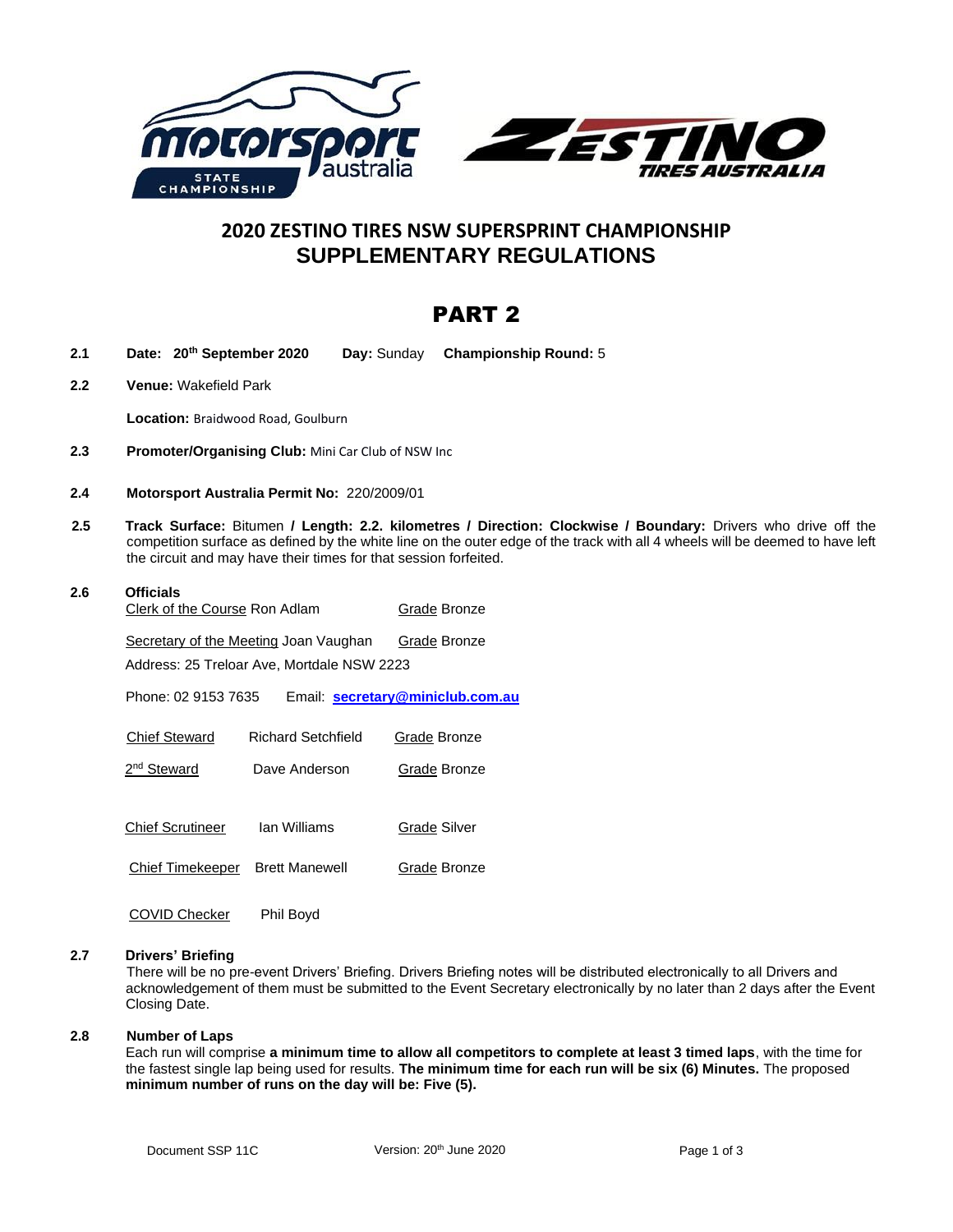(Note: The Event will not be concluded when this minimum is achieved. Event will only be concluded early for safety reasons or if no competitors available)

# **2.9 Entries**

- a) Maximum number of Driver entries for the Event: 80 Reserves: Nil
- b) Maximum number of Drivers per car 2. Dual entry of drivers in Type 5 (refer clause 2.9) will be at the discretion of the organising club.
- c) Drivers must be a financial member of a Motorsport Australia Affiliated Car Club on the date of the Event and complete a declaration to that effect in the entry Declaration **form SSP 05C**.
- d) Vehicles competing in the NSW Supersprint Championship must either be currently road registered (incl. Historic & Classic) and/or be issued with a Motorsport Australia log book.
- e) Preferential Opening Date for Championship Registrants: On publication of these Regulations.
- f) General Opening Date: 9<sup>th</sup> August 2020
- g) Early Bird Entry Fee \$ 275 (\$250 for Mini Car Club members)
- h) Timing Transponder hire if required \$ 16.50
- i) Early Bird Entry Closing Date: 6<sup>th</sup> September
- j) A Late Entry Fee of \$ N/A will apply for entries received after the Early Bird closing date.
- k) A pit usage fee of \$ **(contact the circuit)** per garage (1 car space) will apply. Carports \$ Free of charge .
- l) Entries will be accepted in order of receipt electronically together with the appropriate payment as required.
- m) Entries from Drivers between 14 and 18 years of age must have consent signed by a parent or legal guardian on the entry Declaration **form SSP 05C**.

#### **2.10 Event Schedule**

There will be no in-person document checks. Documents (Licences etc) must be received electronically no later than 2 days after the event Closing date and will be checked prior to the event.

Event Start time: 10:00 am **Event** Finish time: 4:00 pm

#### **2.11 Drivers Code of Conduct**

Penalties for breaches of the Drivers Code of Conduct included in SSP 02 Sporting Regulations may apply.

# **2.12 Scrutineering**

There will be no pre-event scrutineering at the Circuit. A self-scrutiny vehicle safety check must be performed by the competitor and driver. This check is to be based on the check item references in **form SSP 20. The Self Scrutiny Checklist form SSP 21C must completed, signed and emailed to the Event Secretary before the entry closing date.** 

**Your vehicle's Log Book (if it has one) is to be taken with the car to the Dummy Grid of your first session of the day, where the Chief Scrutineer will stamp it.** Drivers with a Log book are to enter the date and venue in their Log book and hold it open at that page for stamping so that the Chief Scrutineer doesn't have to touch the log book.

Please be early to the dummy grid for your first session. Your Scrutineering sticker will be attached to your windscreen while you remain in your car. Cars may not compete unless they are displaying a scrutineering sticker for this event.

*Please note that scrutineers may conduct spot checks through the day whilst maintaining distancing and non-contact protocols. If a non-compliance is found the Driver/Competitor will be referred to the Clerk of the Course.*

#### **2.13 Prizes / Awards**

- a) Championship Outright 1<sup>st</sup>, 2<sup>nd</sup> and 3<sup>rd</sup>
- b) Zestino Trophy for 1<sup>st</sup> Place in Class (Championship classes with 3 or more competitors).
- **2.14 Medical Facilities:** Ambulance Services Australia
- **2.15 Crash Rescue and Fire Fighting Facilities:** Clark Motorsport